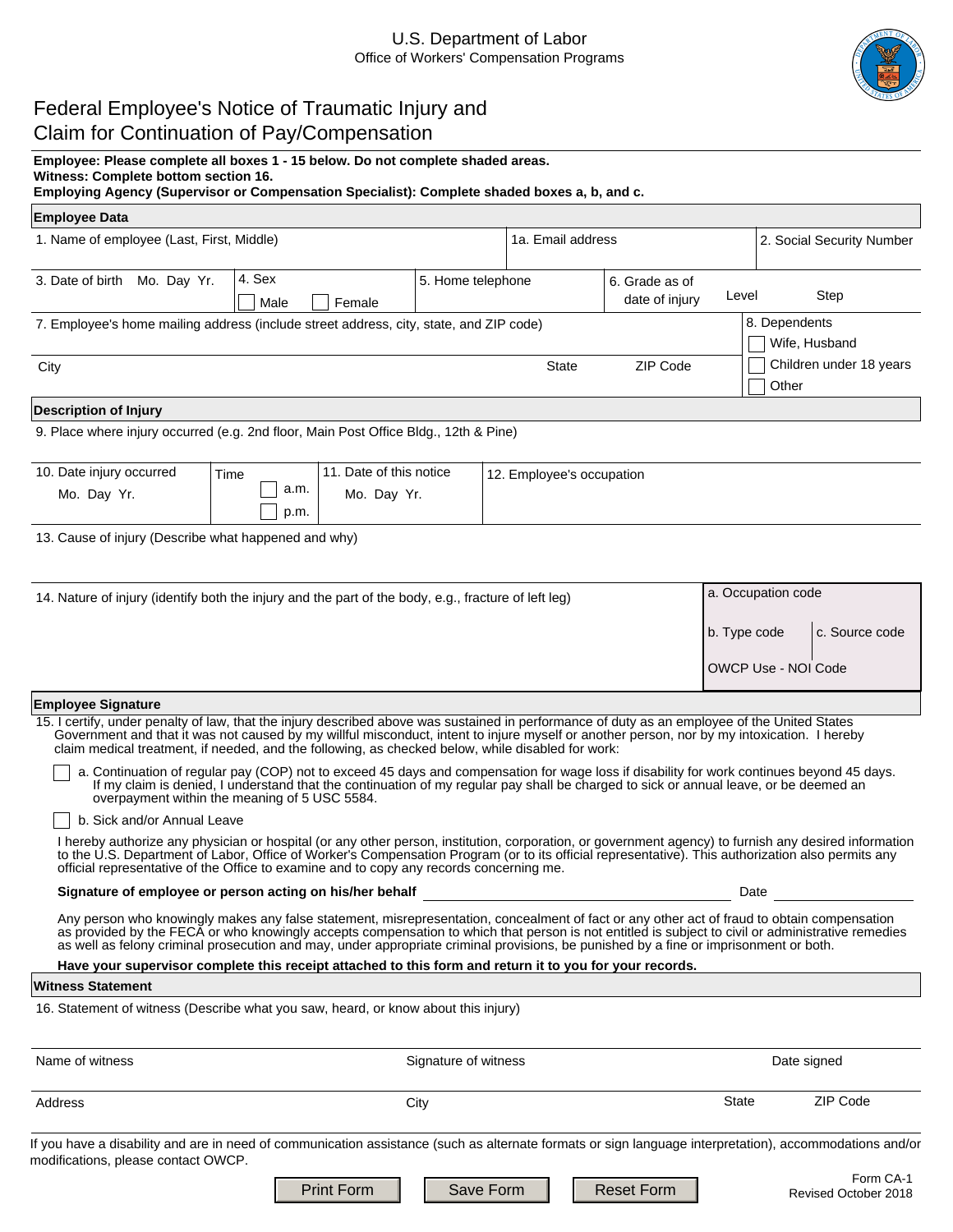|                                                                                                                                                | Official Supervisor's Report: Please complete information requested below:                                                                                                                                                                                                                         |                                |                                                                 |                                             |  |
|------------------------------------------------------------------------------------------------------------------------------------------------|----------------------------------------------------------------------------------------------------------------------------------------------------------------------------------------------------------------------------------------------------------------------------------------------------|--------------------------------|-----------------------------------------------------------------|---------------------------------------------|--|
| <b>Supervisor's Report</b>                                                                                                                     |                                                                                                                                                                                                                                                                                                    |                                |                                                                 |                                             |  |
| 17. Agency name and address of reporting office (include street address, city, state, and ZIP code)                                            |                                                                                                                                                                                                                                                                                                    |                                |                                                                 | <b>OWCP Agency Code</b>                     |  |
|                                                                                                                                                |                                                                                                                                                                                                                                                                                                    |                                |                                                                 | <b>OSHA Site Code</b>                       |  |
| City                                                                                                                                           |                                                                                                                                                                                                                                                                                                    | State                          | ZIP Code<br>$\vert \vert$                                       |                                             |  |
|                                                                                                                                                | 18. Employee's duty station (include street address, city, state and ZIP code)                                                                                                                                                                                                                     | City                           |                                                                 | ZIP Code<br><b>State</b><br>$\blacksquare$  |  |
| 19 Employee's retirement coverage                                                                                                              | <b>CSRS</b><br><b>FERS</b>                                                                                                                                                                                                                                                                         | Other, (identify)              |                                                                 |                                             |  |
| 20. Regular<br>a.m.<br>work<br>From:<br>p.m.<br>hours                                                                                          | 21. Regular<br>a.m.<br>To:<br>work<br>p.m.<br>schedule                                                                                                                                                                                                                                             | Sun.<br>Mon.                   | Wed.<br>Tues.                                                   | Fri.<br>Sat.<br>Thurs.                      |  |
| 22. Date of Injury                                                                                                                             | 23. Date notice received                                                                                                                                                                                                                                                                           | 24. Date stopped work          |                                                                 | a.m.                                        |  |
| Mo. Day Yr.                                                                                                                                    | Mo. Day Yr.                                                                                                                                                                                                                                                                                        | Mo. Day Yr.                    | Time:                                                           | p.m.                                        |  |
| 25. Date pay stopped                                                                                                                           | 26. Date 45 day period began                                                                                                                                                                                                                                                                       | 27. Date returned to work      |                                                                 | a.m.                                        |  |
| Mo. Day Yr.                                                                                                                                    | Mo. Day Yr.                                                                                                                                                                                                                                                                                        | Mo. Day Yr.                    | Time:                                                           | p.m.                                        |  |
| 28. Was employee injured in performance of duty?                                                                                               | Yes                                                                                                                                                                                                                                                                                                | No (If "No," explain)          |                                                                 |                                             |  |
|                                                                                                                                                | 29. Was injury caused by employee's willful misconduct, intoxication, or intent to injure self or another?                                                                                                                                                                                         |                                |                                                                 | Yes (If "Yes," explain)<br>No               |  |
| 30. Was injury caused by third party?                                                                                                          | 31. Name and address of third party (include street address, city, state, and ZIP code)                                                                                                                                                                                                            |                                |                                                                 |                                             |  |
| No (If "No," go<br>to Item 32,)<br>Yes                                                                                                         | City                                                                                                                                                                                                                                                                                               |                                | State                                                           | ZIP Code<br>$\blacksquare$                  |  |
|                                                                                                                                                | 32. Name and address of physician first providing medical care (include street address, city, state, ZIP code)                                                                                                                                                                                     |                                | 33. First date medical<br>care received                         | Mo. Day Yr.                                 |  |
| City                                                                                                                                           | State                                                                                                                                                                                                                                                                                              | ZIP Code                       | 34.Do medical reports<br>show employee is<br>disabled for work? | Yes<br>No                                   |  |
|                                                                                                                                                | 35. Does your knowledge of the facts about this injury agree with statements of the employee and/or witnesses?                                                                                                                                                                                     |                                | Yes                                                             | No (If "No," explain)                       |  |
| 37. Pay rate when employee stopped work<br>36. If the employing agency controverts continuation of pay, state the reason in detail.            |                                                                                                                                                                                                                                                                                                    |                                |                                                                 |                                             |  |
|                                                                                                                                                |                                                                                                                                                                                                                                                                                                    |                                |                                                                 | Per                                         |  |
| <b>Signature of Supervisor and Filing Instructions</b><br>subject to appropriate felony criminal prosecution.<br>with the following exception: | 38. A supervisor who knowingly certifies to any false statement, misrepresentation concealment of fact, etc. in respect of this claim may also be<br>I certify that the information given above and that furnished by the employee on the reverse of this form is true to the best of my knowledge |                                |                                                                 |                                             |  |
| Name of supervisor (Type or print)                                                                                                             |                                                                                                                                                                                                                                                                                                    |                                |                                                                 |                                             |  |
| Signature of supervisor                                                                                                                        |                                                                                                                                                                                                                                                                                                    |                                | Date                                                            |                                             |  |
| Supervisor's Title                                                                                                                             |                                                                                                                                                                                                                                                                                                    |                                |                                                                 | Office phone                                |  |
| 39. Filing instructions                                                                                                                        |                                                                                                                                                                                                                                                                                                    |                                |                                                                 |                                             |  |
|                                                                                                                                                | No lost time and no medical expense: Place this form in employee's medical folder (SF-66-D)                                                                                                                                                                                                        |                                |                                                                 |                                             |  |
| No lost time, medical expense incurred or expected: forward this form to OWCP                                                                  |                                                                                                                                                                                                                                                                                                    |                                |                                                                 |                                             |  |
|                                                                                                                                                | Lost time covered by leave, LWOP, or COP: forward this form to OWCP                                                                                                                                                                                                                                |                                |                                                                 |                                             |  |
|                                                                                                                                                | First Aid Injury                                                                                                                                                                                                                                                                                   |                                |                                                                 |                                             |  |
|                                                                                                                                                | <b>Print Form</b>                                                                                                                                                                                                                                                                                  | <b>Reset Form</b><br>Save Form |                                                                 | Form CA-1<br>Revised October 2018<br>Page 2 |  |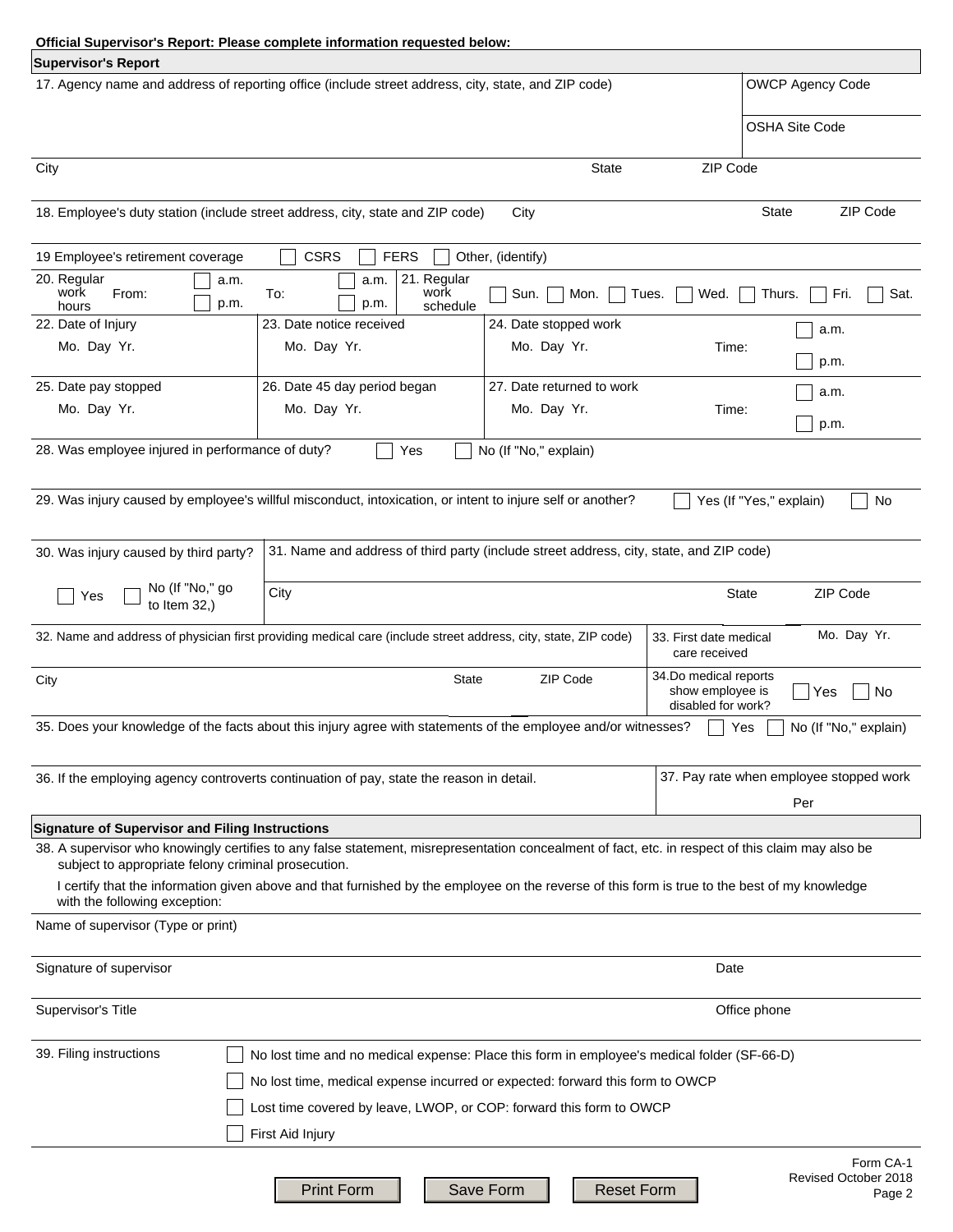# Instructions for Completing Form CA-1

Complete all items on your section of the form. If additional space is required to explain or clarify any point, attach a supplemental statement to the form. Some of the items on the form which may require further clarification are explained below.

#### **Employee** (or person acting on the employees' behalf)

#### **1a) Email address**

Injured workers should provide an email address when completing this form. Pursuant to policy established by the Department of Labor, Office of Workers' Compensation Programs (OWCP), Division of Federal Employees' Compensation, email communication on case specific inquiries is not allowed due to security concerns. However, obtaining claimant email addresses at the point of filing will allow OWCP to share general, non-case specific information with injured workers earlier in the claims submission process. As a longstanding policy and in an effort to protect the identities and personal information of claimants under the Federal Employees' Compensation Act, and to allow better tracking of incoming communications, we do not use two-way email as a primary method of interaction with claimants and their representatives.)

# **13) Cause of injury**

Describe in detail how and why the injury occurred. Give appropriate details (e.g.: If you fell, how far did you fall and in what position did you land?)

## **Supervisor**

As the time the form is received, complete the receipt of notice of injury and give it to the employee. In addition to completing Items 17 through 39, the supervisor is responsible for obtaining the witness statement in Item 16 and for filling in the proper codes in shaded boxes a, b, and c on the front of the form. If medical expense or lost time is incurred or expected, the completed form should be sent to OWCP within 10 working days after is received.

The supervisor should also submit any other information or evidence pertinent to the merits of this claim.

If the employing agency controverts COP, the employee should be notified and the reason for controversion explained to him or her.

## **17) Agency name and address of reporting office**

The name and address of the office to which correspondence from OWCP should be sent (if applicable, the address of the personnel or compensation office).

# **18) Duty station street address and zip code**

The address and zip code of the establishment where the employee actually works.

## **19) Employers Retirement Coverage.**

Indicate which retirement system the employee is covered under.

## **30) Was injury caused by third party?**

A third party is an individual or organization (other than the injured employee or the Federal government) who is liable for the injury. For instance, the driver of a vehicle causing an accident in which an employee is injured, the owner of a building where unsafe conditions cause an employee to fall, and a manufacturer whose defective product causes an employee's injury, could all be considered third parties to the injury.

#### **32) Name and address of physician first providing medical care**

The name and address of the physician who first provided medical care for this injury. If initial care was given by a nurse or other health professional (not a physician) in the employing agency's health unit or clinic, indicate this on a separate sheet of paper.

## **14) Nature of injury**

Give a complete description of the condition(s) resulting from your injury. Specify the right or left side if applicable (e.g., fractured left leg: cut on right index finger).

# **15) Election of COP/Leave**

If you are disabled for work as a result of this injury and filed CA-1 within thirty days of the injury, you may be entitled to receive continuation of pay (COP) from your employing agency. COP is paid for up to 45 calendar days of disability, and is not charged against sick or annual leave. If you elect sick or annual leave you may not claim compensation to repurchase leave used during the 45 days of COP entitlement.

#### **33) First date medical care received**

The date of the first visit to the physician listed in Item 31.

#### **36) If the employing agency controverts continuation of pay, state the reason in detail.**

COP may be controverted (disputed) for any reason; however, the employing agency may refuse to pay COP only if the controversion is based upon one of the nine reasons given below:

- a) The disability was not caused by a traumatic injury.
- b) The employee is a volunteer working without pay or for nominal pay, or a member of the office staff of a former President;
- c) The employee is not a citizen or a resident of the United States or Canada;
- d) The injury occurred off the employing agency's premises and the employee was not involved in official "off premise" duties;
- e) The injury was proximately caused by the employee's willful misconduct, intent to bring about injury or death to self or another person,k or intoxication;
- f) The injury was not reported on Form CA-1 within 30 days following the injury;
- g) Work stoppage first occurred 45 days or more following the injury;
- h) The employee initially reported the injury after his or her employment was terminated; or
- i) The employee is enrolled in the Civil Air Patrol, Peace Corps, Youth Conservation Corps, Work Study Programs, or other similar groups.